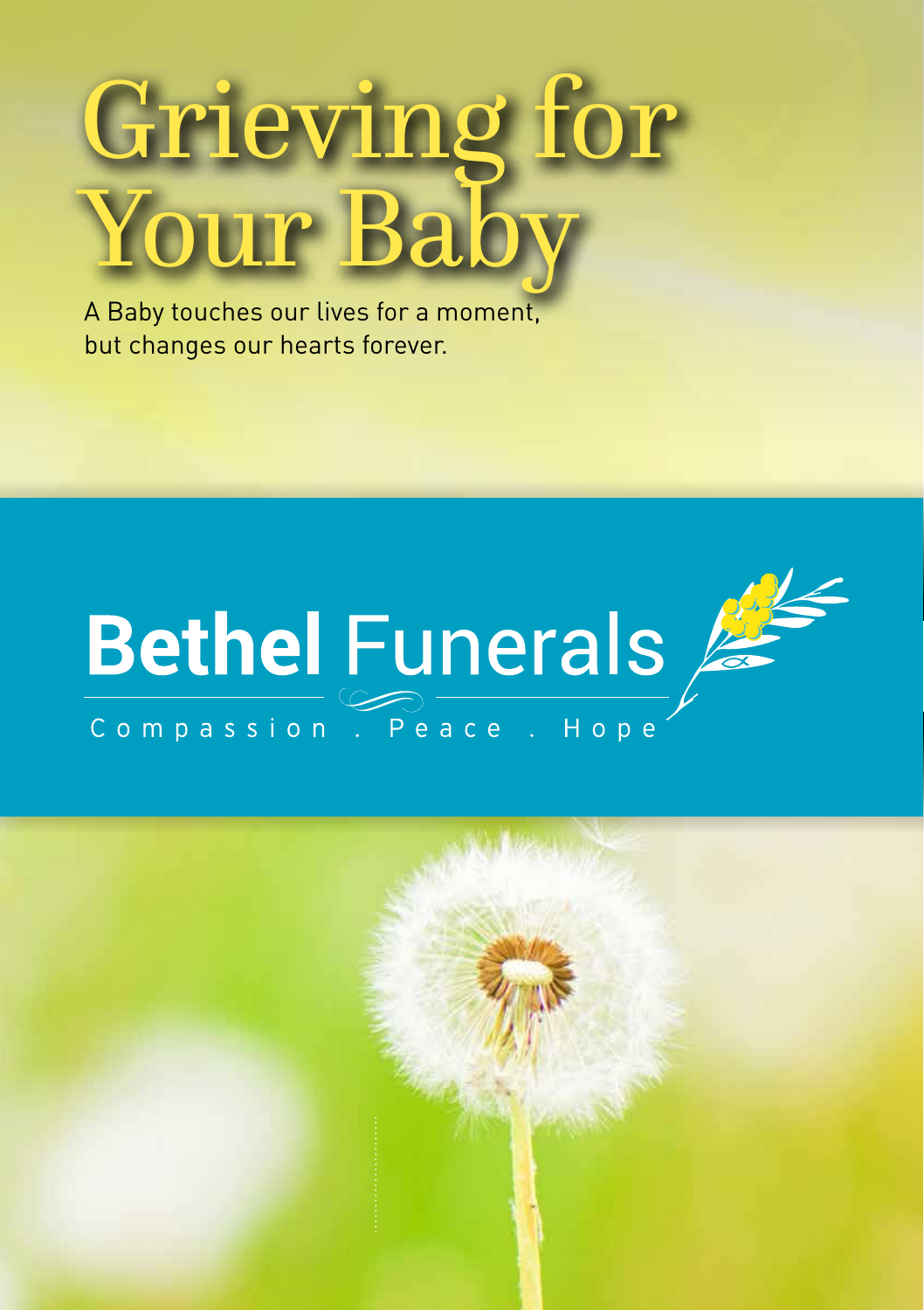# **Grieving for Your Baby**

The death of a baby creates huge emotional responses for a much anticipated life. Hope for the future can seem lost and any life ahead seems empty. It can be described as a deep, helpless, profound, wrenching pain.

Our hope is that we can enable you to move through this time of loss and grief with as much comfort and care as possible.

You may have recognised your baby's birth and death with a formal Funeral Ritual. If you did not have a Funeral you may like to share in a ritual at a later stage in your journey, to honour your baby. It may be important to consider naming your baby as this gives you a way of acknowledging their existence and place in your family.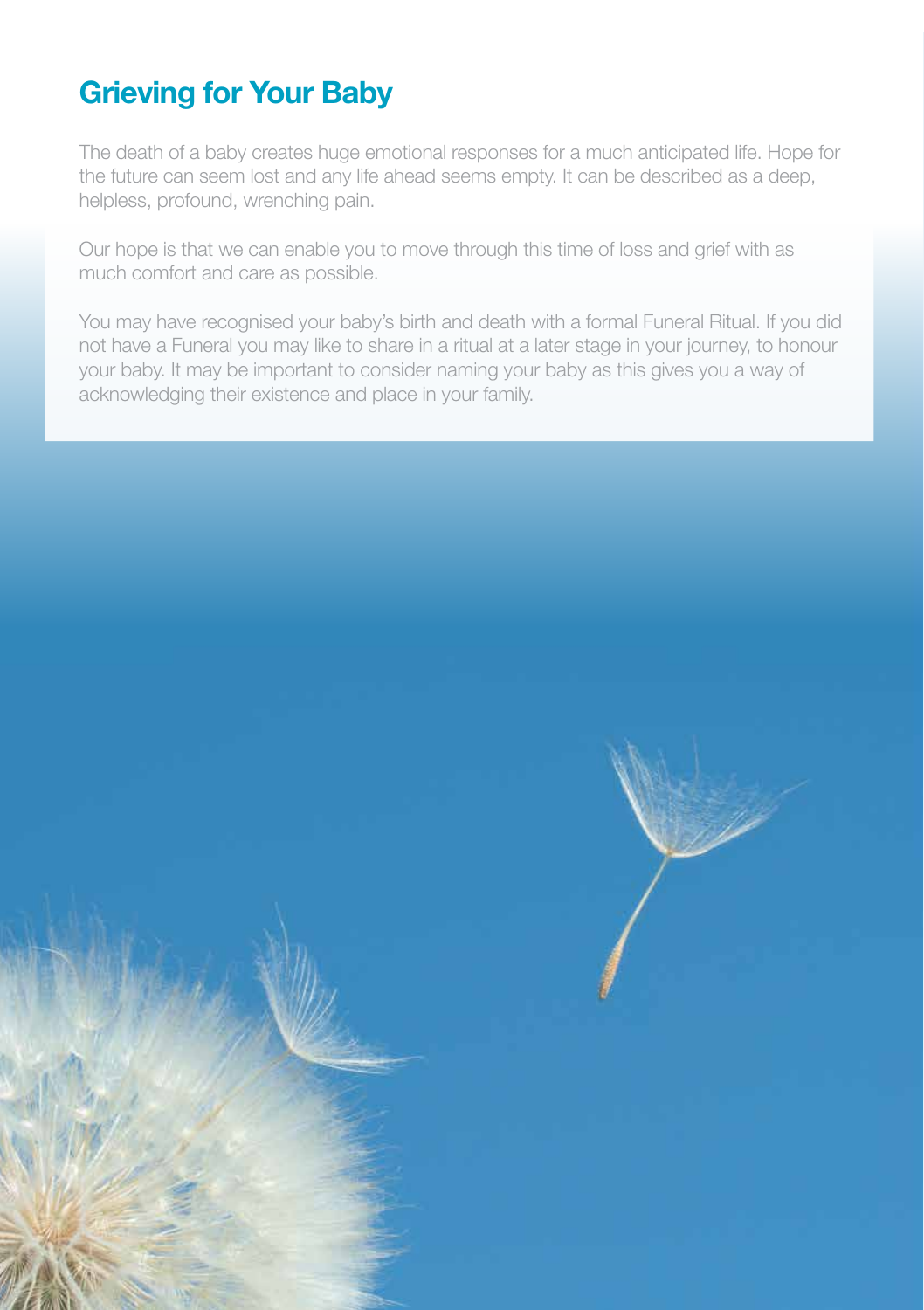# **What is grief?**

Grief has no hard and fast rules, time or calendars by which to work.

Grief can feel like a very lonely and isolating time. These are some quotes from people who have experienced the loss of a baby:

"You grieve for a person you never knew, and for a relationship that ended before it really began. You grieve for the loss of your future as a parent of the baby who has died. Sometimes it is difficult to grieve for the baby, as there is no tangible evidence of your baby's existence. There is usually no baby to see, hold, touch, no funeral and no memories to keep." 1

"There is often a feeling of a loss of control and a feeling of helplessness as the parents are unable to 'protect' their baby as they had imagined. It is often very easy for disappointment to spill over into feelings of guilt. Some mothers of premature babies feel guilty that they didn't carry their baby to full-term, they didn't have a normal labour and aren't able to look after the baby after birth. It is not your fault. Support from medical staff, family and friends is crucial at this time." 2

## **Common Feelings Experienced**

- Deep sense of helplessness and pain
- Your preparations and anticipation seem pointless
- Shock, disbelief, sadness, anger, blame, protest, guilt or fear
- Loss of hope for the anticipated life of your baby
- Unfairness for your situation

**"Grief is an important part of the process, with grief comes an acceptance of how things are rather than how things could have been, which can help people find some inner peace with their situation."** 3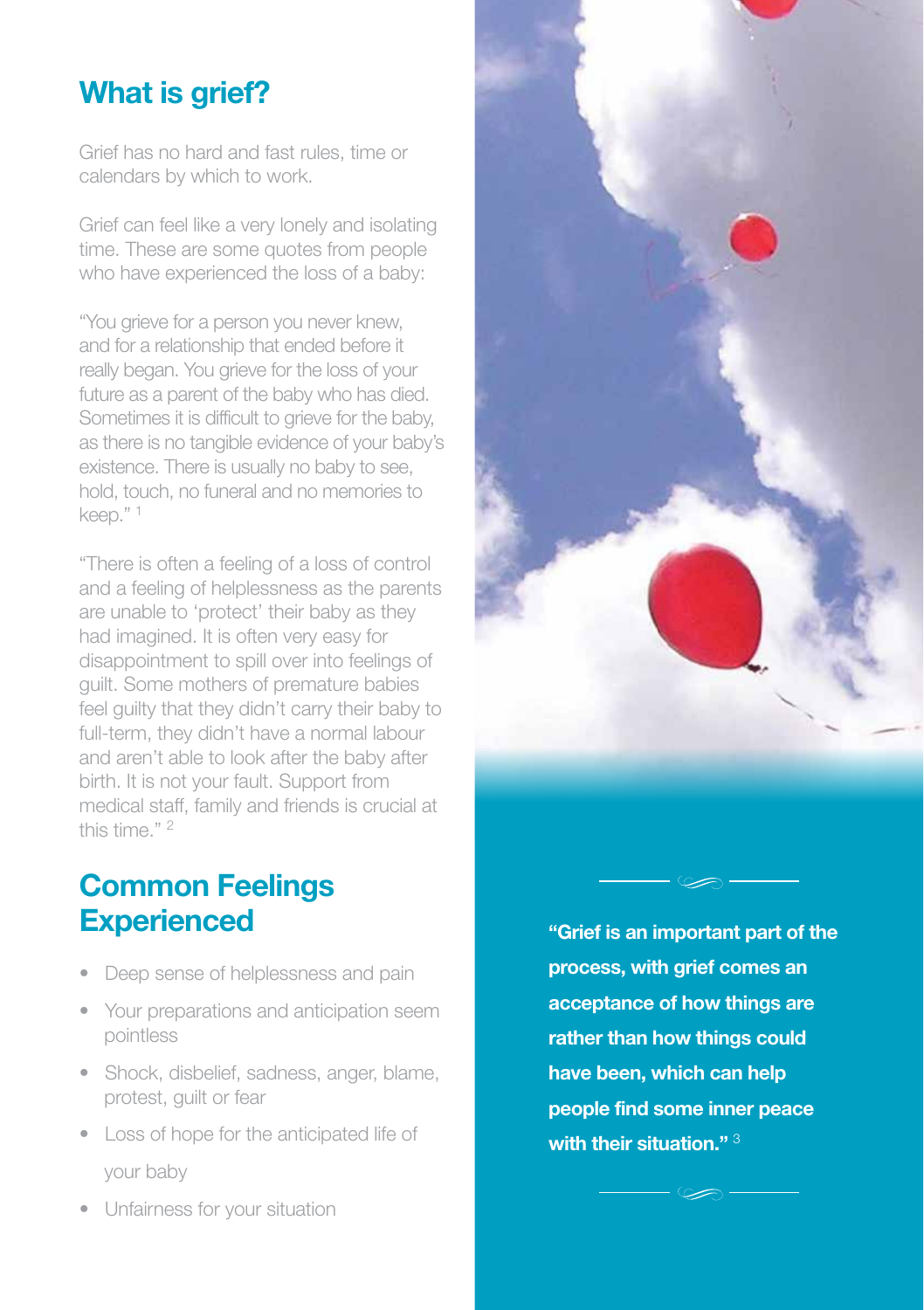**"The intense pain of experiencing a stillbirth comes from the change from the bubbling feeling of anticipation to an intense blow of disbelief and shock.** 

**A parent-to-be waiting for that moment to become a parent, becomes a parent without a child".** 4



# **Medical Definitions**

#### **Miscarriage**

A loss prior to 20 weeks of pregnancy is medically recognised as a miscarriage. Sometimes this loss can be unrecognised publicly and thus can compound the parent's loss with lack of recognition. In Australia, the Registrar of Births, Deaths and Marriages formally recognises a death from a gestation period of 20 weeks onward.

#### **Stillbirth**

Stillbirth is when a baby has matured beyond 20 weeks in the womb, but does not survive the birth process for varying reasons, whether they are full term or earlier.

#### Neonatal Loss

This is the death of a baby who is born alive and dies shortly after birth. The baby may have lived for a few days, a few hours or only minutes.

#### Infant Death

Infant death is the death of a child up to the age of twelve months.

# **For the grandparents**

- Acknowledge that grandparents are grieving the loss of their grandchild and grieving the loss for their own child. This is a double loss for them.
- They see the loss of the continuation of

the life cycle - that their family will live on after they have gone.

- They don't have pictures to share with other grandparents.
- They lose the opportunity to enjoy their grandchildren.
- Your family may grieve differently than you.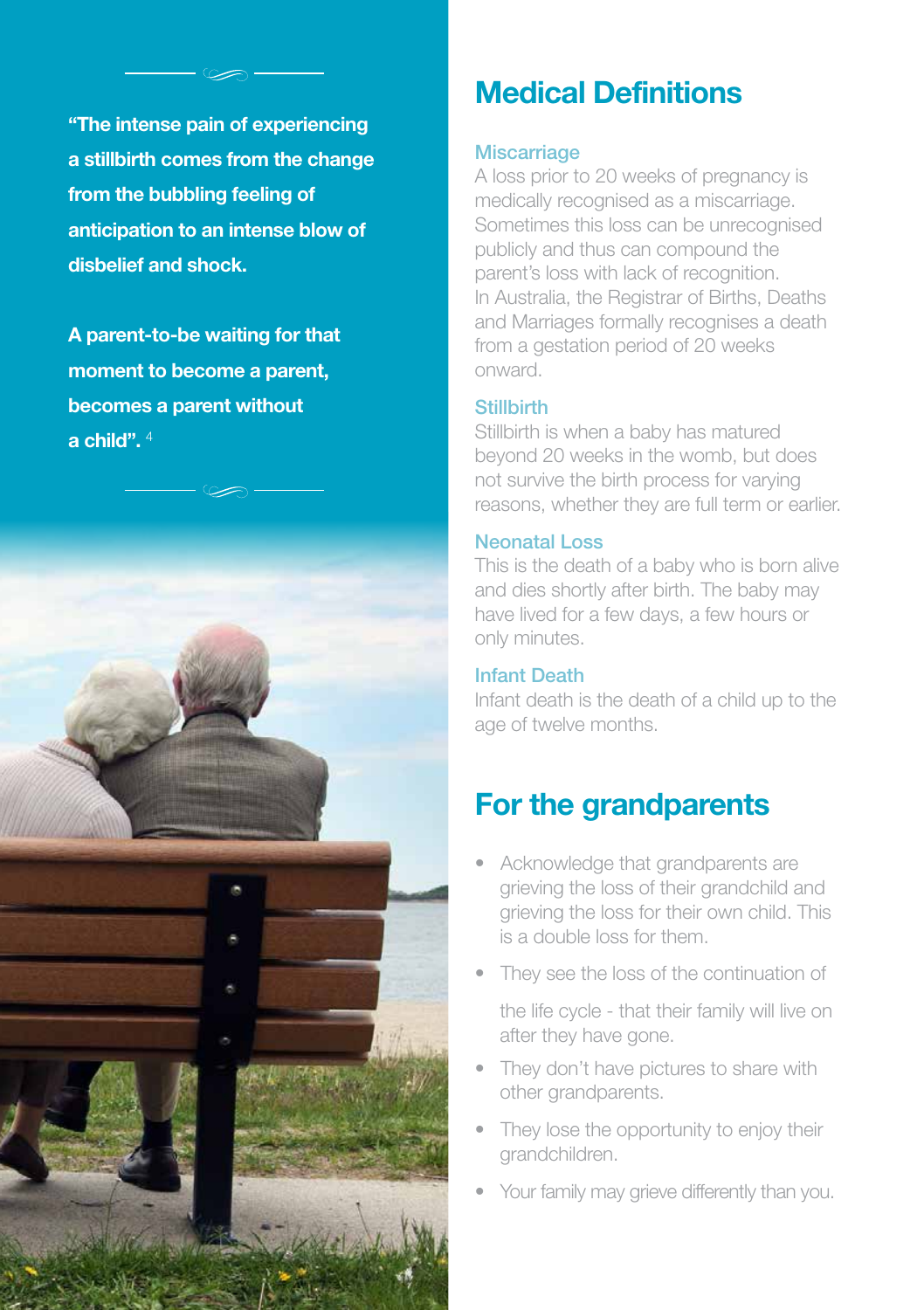

## **Caring for yourself**

Some suggestions that may be helpful as you grieve:

- Find a trusted person who is a good listener to share your feelings with
- Deal with what you can manage, one step at a time
- Find a 'safe' place to cry
- Acknowledge your parenthood
- Remember that a mother and father can, and usually do, grieve in different ways. It is important to share your feelings together and accept how the other is grieving
- Look after your physical health and wellbeing – stay rested and eat well
- You may try to protect each other but this can be misinterpreted
- Make sure you keep communicating
- Disregard thoughtless comments from other people – you do not have to explain yourself or how you feel
- Recognise that the miscarriage or

stillbirth may not be the result of something you did or did not do

• Ask for help from family and friends – meals, cleaning, babysitting etc.

Respect that each of you may have different ideas, so keep talking, even though this can be hard at times.

> We cannot always understand or know how to accept situations, but we can move on in our life journey without fully understanding or having all the answers.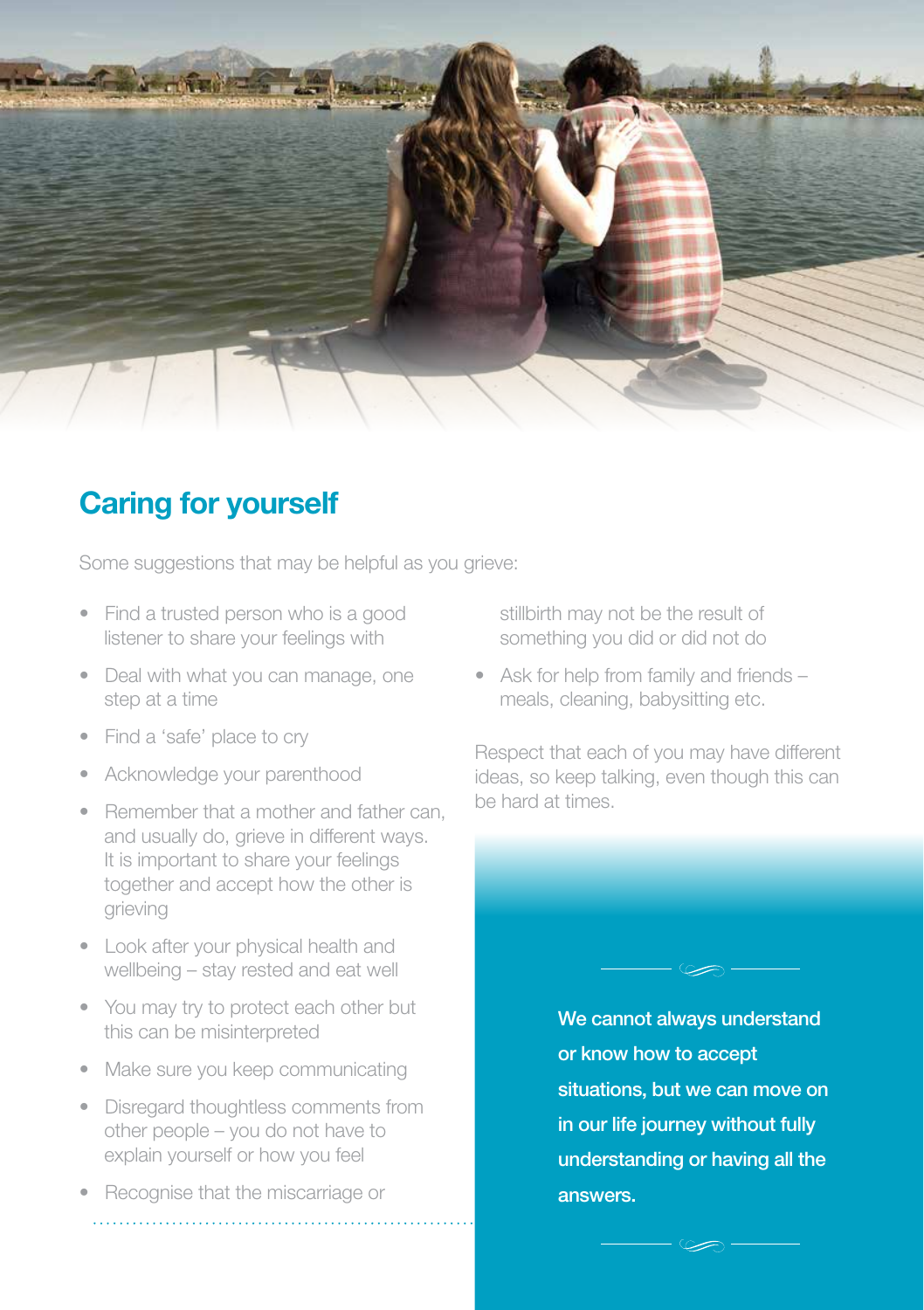

"Always do whatever feels right for you and your partner to help remember your baby. Finding ways to remember your baby is important for your grieving process and to remind yourself that you are a parent who has had a child." <sup>3</sup>

## **Making Memories & Moving Forward**

#### Making Memories

- Talk or write about your baby and your feelings
- Make a special garden, a place of remembering your baby
- Create a memorial at the Cemetery or where your baby's ashes are placed
- Create a memory box or a photo album of your baby
- Write letters to your baby and letters to your other children as they grow
- Create a Family Tree including your baby
- Make a cross stitch, photo frame,

ceramic shoe or tile in memory of your baby

• On anniversaries and birthdays – light a candle, buy a gift and give to a charity in memory of your baby, hold a memorial service, donate flowers to a hospital, place flowers on the grave or visit the crematorium with flowers

# **Moving Forward On Your Journey**

- Don't rush into any practical decisions, such as what to do with your cot, the baby's clothes etc.
- Should we have another child? Take your time, listen to your doctor, listen to each other, then decide
- It may be helpful to speak with a counsellor, either together or on your own

It's important to share your story and feelings with others so you don't feel alone. Hearing others' stories helps us feel part of the larger world, rather than becoming isolated.

Those who grieve are those who love. Your grief is a tribute to your love for your baby.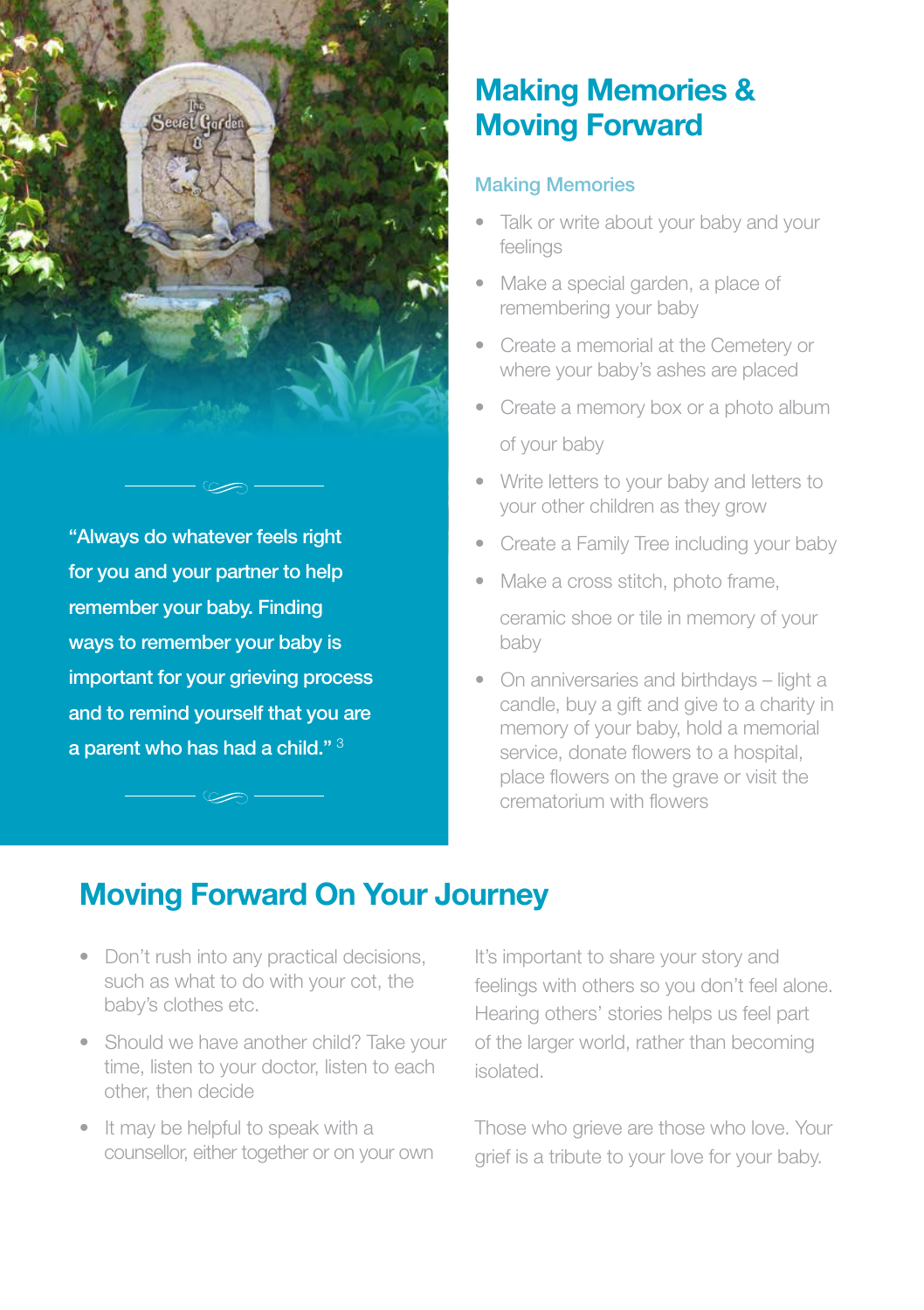## **Psalm 56:8**

You keep track of all my sorrows. You have collected all my tears in your bottle. You have recorded each one in your book

## **Psalm 34:18**

The Lord is close to the brokenhearted; he recues those whose spirits are crushed.

## **Matthew 11:28**

Jesus said, "Come to me, all of you who are weary and carry heavy burdens, and I will give you rest."

May you find God's peace and comfort through this time of grieving and adjusting to your loss.

#### **References**

- 1 Rachel Stanfield-Porter & The Bonnie Babes Foundation "Small Miracles: Coping with Infertility, Miscarriage, Still Birth and Premature Birth" Hachette, Australia, 2000. P 54
- 2 Stanfield-Porter & The Bonnie Babes Foundation ibid P 94
- 3 Stanfield-Porter & The Bonnie Babes Foundation ibid P 38
- 4 Stanfield-Porter & The Bonnie Babes Foundation ibid P 71
- 5 Stanfield-Porter & The Bonnie Babes Foundation ibid P 199